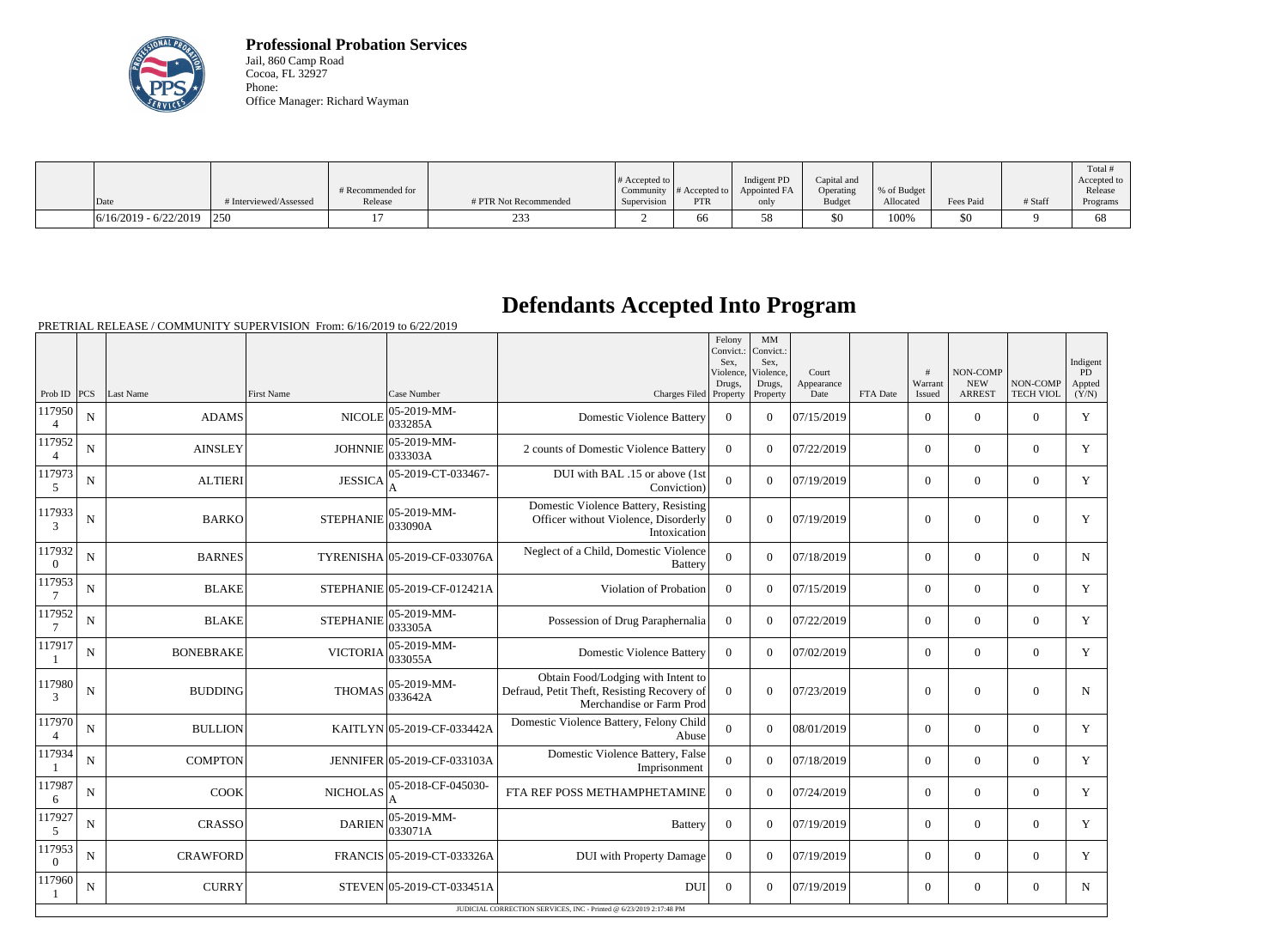## **Defendants Accepted Into Program**

|                          |             |                  |                    |                                      |                                                                                                                                                        | Felony<br>Convict.:<br>Sex. | MM<br>Convict.:<br>Sex, |                     |          |                  |                        |                  | Indigent     |
|--------------------------|-------------|------------------|--------------------|--------------------------------------|--------------------------------------------------------------------------------------------------------------------------------------------------------|-----------------------------|-------------------------|---------------------|----------|------------------|------------------------|------------------|--------------|
|                          |             |                  |                    |                                      |                                                                                                                                                        | Violence,<br>Drugs,         | Violence,<br>Drugs,     | Court<br>Appearance |          | Warrant          | NON-COMP<br><b>NEW</b> | NON-COMP         | PD<br>Appted |
| Prob ID<br>117970        | PCS         | <b>Last Name</b> | First Name         | Case Number                          | Charges Filed Property<br><b>3 CTS LEWD/LASC MOLESTATION</b>                                                                                           |                             | Property                | Date                | FTA Date | Issued           | <b>ARREST</b>          | <b>TECH VIOL</b> | (Y/N)        |
| 8                        | ${\bf N}$   | <b>DALE</b>      |                    | HARRY 05-2016-CF-023082A             | <b>CHILD</b>                                                                                                                                           | $\Omega$                    | $\theta$                | 08/14/2019          |          | $\overline{0}$   | $\theta$               | $\theta$         | ${\bf N}$    |
| 117950<br>6              | $\mathbf N$ | <b>FINK</b>      |                    | $ 05-2019-MM-$<br>$ERICA$ 033300A    | <b>Domestic Violence Battery</b>                                                                                                                       | $\overline{0}$              | $\theta$                | 07/22/2019          |          | $\overline{0}$   | $\overline{0}$         | $\overline{0}$   | Y            |
| 117988<br>$\theta$       | Y           | <b>FONNER</b>    | <b>JASON</b>       | $ 05-2019-MM-$<br>$ 033643 - A$      | <b>Domestic Violence Battery</b>                                                                                                                       | $\overline{0}$              | $\theta$                | 07/31/2019          |          | $\overline{0}$   | $\theta$               | $\overline{0}$   | Y            |
| 117954<br>9              | ${\bf N}$   | <b>GIBBS</b>     | <b>VENICE</b>      | 05-2019-CF-033286-                   | <b>Aggravated Assault Domestic Violence</b>                                                                                                            | $\Omega$                    | $\Omega$                | 07/18/2019          |          | $\overline{0}$   | $\overline{0}$         | $\overline{0}$   | Y            |
| 117973<br>Δ              | ${\bf N}$   | <b>GILHOOLEY</b> | <b>JASON</b>       | $ 05-2019-MM -$<br>$ 033445 - A$     | <b>Domestic Violence Battery</b>                                                                                                                       | $\overline{0}$              | $\theta$                | 07/23/2019          |          | $\overline{0}$   | $\theta$               | $\overline{0}$   | Y            |
| 117954<br>8              | ${\bf N}$   | <b>GRIFFIN</b>   | <b>TAAVON</b>      | $ 05-2019-MM -$<br>033306A           | <b>Domestic Violence Battery</b>                                                                                                                       | $\overline{0}$              | $\theta$                | 07/22/2019          |          | $\overline{0}$   | $\overline{0}$         | $\overline{0}$   | Y            |
| 117973<br>9              | $\mathbf N$ | <b>HARDIE</b>    | <b>CHEYENNE</b>    | $ 05-2019-MM-$<br>$ 033435 - A$      | <b>Domestic Violence Battery</b>                                                                                                                       | $\overline{0}$              | $\theta$                | 07/29/2019          |          | $\overline{0}$   | $\theta$               | $\overline{0}$   | Y            |
| 117934<br>5              | N           | <b>HODGE</b>     | <b>JEREMY</b>      | $ 05-2019-MM-$<br>033115A            | DUI, Resisting Officer without Violence,<br>Refusal to Sign or Accept Citation                                                                         | $\Omega$                    | $\theta$                | 07/31/2019          |          | $\overline{0}$   | $\overline{0}$         | $\overline{0}$   | $\mathbf Y$  |
| 118009<br>3              | ${\bf N}$   | <b>HOFFMAN</b>   | <b>DEREK</b>       | 05-2019-CT-034028-<br>A              | <b>DUI</b>                                                                                                                                             | $\overline{0}$              | $\theta$                | 07/22/2019          |          | $\overline{0}$   | $\theta$               | $\overline{0}$   | ${\bf N}$    |
| 118004<br>3              | ${\bf N}$   | <b>HOLMAN</b>    |                    | TANNER 05-2019-CF-033843A            | Possession of Controlled Substance                                                                                                                     | $\Omega$                    | $\theta$                | 07/23/2019          |          | $\overline{0}$   | $\overline{0}$         | $\overline{0}$   | Y            |
| 117994<br>3              | ${\bf N}$   | <b>HOWELL</b>    | <b>MICHAEL</b>     | 05-2019-CT-033857-                   | <b>DUI</b>                                                                                                                                             | $\overline{0}$              | $\Omega$                | 07/22/2019          |          | $\overline{0}$   | $\theta$               | $\overline{0}$   | N            |
| 117954<br>3              | N           | <b>HUDSON</b>    |                    | MICHELLE 05-2019-CF-033291A          | 2 counts of Felony Child Abuse, 2 counts<br>of Domestic Violence Battery, Domestic<br>Violence Assault                                                 | $\Omega$                    | $\Omega$                | 07/18/2019          |          | $\theta$         | $\theta$               | $\overline{0}$   | Y            |
| 118002<br>5              | ${\bf N}$   | <b>ISOM</b>      | GE'KEYRA           | 05-2019-MM-<br>033801A               | 2 counts of Battery                                                                                                                                    | $\Omega$                    | $\theta$                | 07/23/2019          |          | $\overline{0}$   | $\overline{0}$         | $\overline{0}$   | Y            |
| 117974<br>6              | $\mathbf Y$ | <b>JOHN</b>      | <b>JADEN</b>       | 05-2019-CF-033463-<br>A              | <b>Burglary Of A Conveyance</b>                                                                                                                        | $\overline{0}$              | $\overline{0}$          | 07/18/2019          |          | $\overline{0}$   | $\mathbf{0}$           | $\overline{0}$   | Y            |
| 117970<br>2              | $\mathbf N$ | <b>JONES</b>     | <b>FAITH</b>       | $ 05-2019-MM-$<br>$ 033304 - A$      | Disorderly Intoxication                                                                                                                                | $\overline{0}$              | $\overline{0}$          | 07/22/2019          |          | $\overline{0}$   | $\overline{0}$         | $\overline{0}$   | $\mathbf Y$  |
| 118004                   | $\mathbf N$ | <b>JORDAN</b>    |                    | JESSICA 05-2019-CF-033829A           | Possession of less than 20 grams of<br>Cannabis, 3 counts of Possession of Drug<br>Paraphernalia, Poss Drug w/o Valid RX,<br>Poss Methamphetamine WITS | $\theta$                    | $\Omega$                | 08/01/2019          |          | $\overline{0}$   | $\boldsymbol{0}$       | $\boldsymbol{0}$ | Y            |
| 117934                   | ${\bf N}$   | <b>KEYES</b>     |                    | CASSANDRA 05-2019-CF-033105A         | AGG BATT PEROSN 65 OR OLDER,<br><b>Domestic Violence Battery</b>                                                                                       | $\theta$                    | $\boldsymbol{0}$        | 08/01/2019          |          | $\mathbf{0}$     | $\overline{0}$         | $\overline{0}$   | Y            |
| 117988<br>5              | $\mathbf N$ | <b>KLINGER</b>   | AMY                | $ 05-2019-MM-$<br>033648-A           | <b>Domestic Violence Battery</b>                                                                                                                       | $\overline{0}$              | $\overline{0}$          | 07/15/2019          |          | $\overline{0}$   | $\mathbf{0}$           | $\overline{0}$   | Y            |
| 117935<br>$\overline{0}$ | ${\bf N}$   | <b>KRAPF</b>     | <b>JOSEPH</b>      | 05-2019-MM-<br>$ 033116-A $          | <b>Domestic Violence Battery</b>                                                                                                                       | $\overline{0}$              | $\theta$                | 07/22/2019          |          | $\overline{0}$   | $\overline{0}$         | $\overline{0}$   | $\mathbf Y$  |
| 117933<br>8              | $\mathbf N$ | <b>LABIANCO</b>  |                    | $ 05-2019-MM-$<br>$FRANK$ $033093-A$ | Possession of Drug Paraphernalia                                                                                                                       | $\overline{0}$              | $\boldsymbol{0}$        | 07/19/2019          |          | $\overline{0}$   | $\overline{0}$         | $\boldsymbol{0}$ | Y            |
| 117953<br>9              | ${\bf N}$   | <b>LARES</b>     | <b>CHRISTOPHER</b> | 05-2019-MM-<br>033327A               | Possession of less than 20 grams of<br>Cannabis, Poss Drug w/o Valid RX                                                                                | $\overline{0}$              | $\overline{0}$          | 07/18/2019          |          | $\boldsymbol{0}$ | $\boldsymbol{0}$       | $\boldsymbol{0}$ | $\mathbf Y$  |
|                          |             |                  |                    |                                      | JUDICIAL CORRECTION SERVICES, INC - Printed @ 6/23/2019 2:17:48 PM                                                                                     |                             |                         |                     |          |                  |                        |                  |              |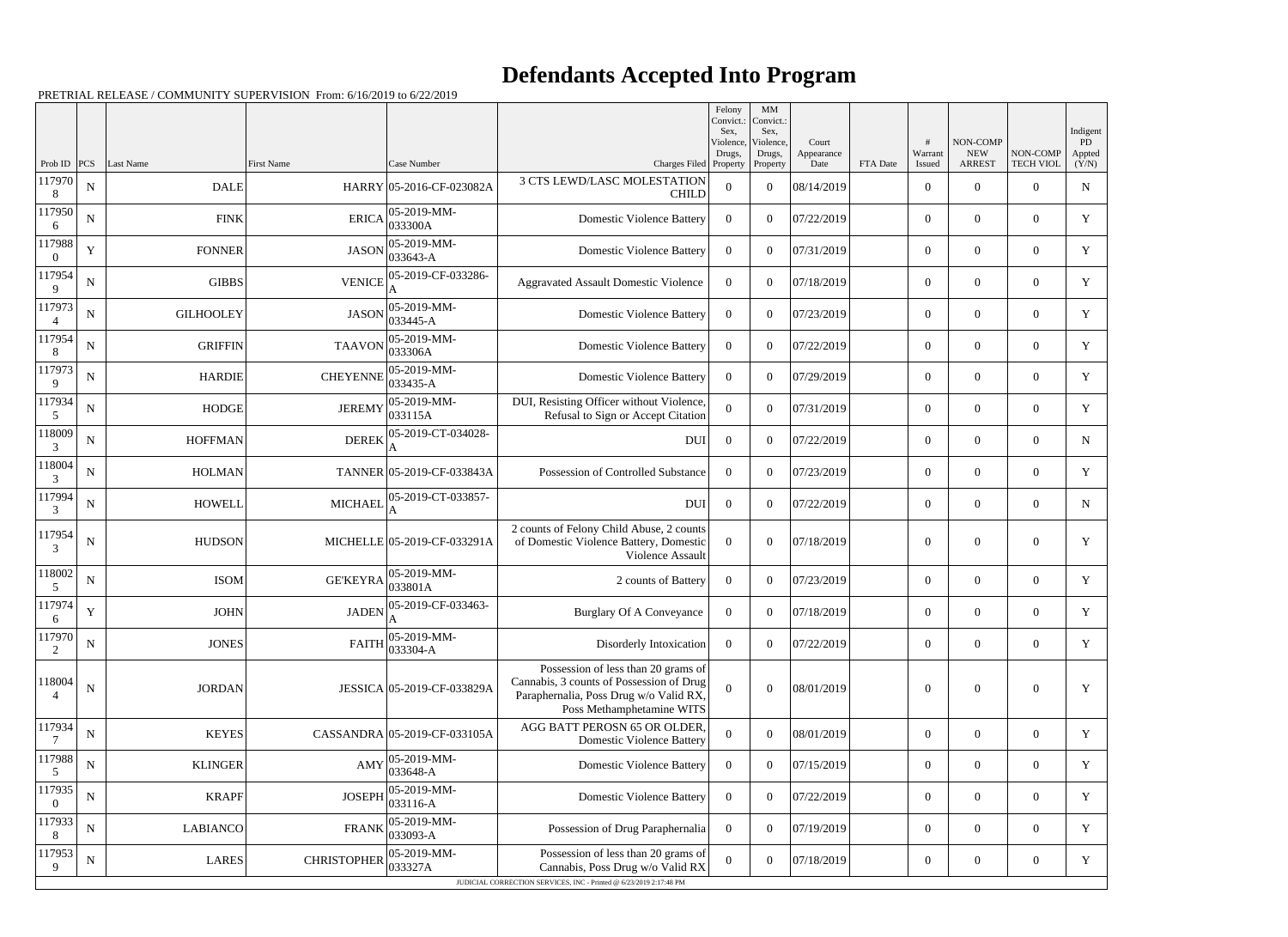## **Defendants Accepted Into Program**

|                          |                  |                          |                 |                                          |                                                                                 | Felony<br>Convict.:<br>Sex, | MM<br>Convict.:<br>Sex, |                     |          |                            |                           |                              | Indigent     |
|--------------------------|------------------|--------------------------|-----------------|------------------------------------------|---------------------------------------------------------------------------------|-----------------------------|-------------------------|---------------------|----------|----------------------------|---------------------------|------------------------------|--------------|
|                          |                  |                          |                 |                                          |                                                                                 | Violence,<br>Drugs,         | Violence,<br>Drugs,     | Court<br>Appearance |          | Warrant                    | NON-COMP<br><b>NEW</b>    | NON-COMP                     | PD<br>Appted |
| Prob ID<br>117931        | PCS<br>${\bf N}$ | Last Name<br><b>LEMA</b> | First Name      | Case Number<br>BRANDI 05-2019-CF-033106A | Charges Filed Property<br>G/T FIREARM, Grand Theft                              | $\Omega$                    | Property<br>$\Omega$    | Date<br>08/01/2019  | FTA Date | Issued<br>$\boldsymbol{0}$ | <b>ARREST</b><br>$\theta$ | <b>TECH VIOL</b><br>$\Omega$ | (Y/N)<br>Y   |
| $\overline{0}$           |                  |                          |                 |                                          | Fleeing and Eluding Law Enforcement                                             |                             |                         |                     |          |                            |                           |                              |              |
| 117974<br>2              | $\mathbf N$      | <b>LITTLE</b>            |                 | ANDRE 05-2019-CF-033462A                 | Officer, Driving While License<br>Susp/Cancel/Rev -1st Offense                  | $\Omega$                    | $\Omega$                | 07/18/2019          |          | $\overline{0}$             | $\overline{0}$            | $\overline{0}$               | Y            |
| 117917<br>2              | ${\bf N}$        | <b>LYNCH</b>             | <b>WILLIAM</b>  | 05-2019-MM-<br>033065A                   | <b>Domestic Violence Battery</b>                                                | $\overline{0}$              | $\theta$                | 07/02/2019          |          | $\overline{0}$             | $\Omega$                  | $\overline{0}$               | Y            |
| 117995<br>3              | N                | <b>MACFADYEN</b>         | <b>FALLON</b>   | 05-2019-MM-<br>033833-A                  | Petit Theft                                                                     | $\Omega$                    | $\Omega$                | 07/23/2019          |          | $\overline{0}$             | $\overline{0}$            | $\overline{0}$               | N            |
| 117988<br>8              | ${\bf N}$        | <b>MENARD</b>            |                 | NICHOLAS 05-2018-CF-035918A              | Failure to redeliver hired/leased personal<br>property, Grand Theft             | $\Omega$                    | $\theta$                | 07/23/2019          |          | $\overline{0}$             | $\overline{0}$            | $\overline{0}$               | Y            |
| 117931<br>6              | N                | <b>MINOR</b>             | <b>ELLA</b>     | 05-2019-CF-033101-                       | Aggravated Assault With Deadly Weapon                                           | $\Omega$                    | $\Omega$                | 07/18/2019          |          | $\overline{0}$             | $\overline{0}$            | $\overline{0}$               | Y            |
| 117987<br>$\overline{4}$ | ${\bf N}$        | <b>MITCHELL</b>          |                 | SOLOMON 05-2019-CF-033639A               | 3 counts of Poss Drug w/o Valid RX                                              | $\overline{0}$              | $\theta$                | 07/23/2019          |          | $\overline{0}$             | $\Omega$                  | $\overline{0}$               | Y            |
| 117990                   | $\mathbf N$      | <b>MOORE</b>             |                 | ANTHONY 05-2019-CF-033651A               | 2 counts of Aggravated Battery Domestic<br>Violence                             | $\Omega$                    | $\boldsymbol{0}$        | 07/23/2019          |          | $\overline{0}$             | $\overline{0}$            | $\overline{0}$               | Y            |
| 117990<br>2              | ${\bf N}$        | <b>MOORE</b>             | <b>ANTHONY</b>  | 05-2018-MM-<br>010787-A                  | FTA: VOP DUI W/ PROP/DAM/RECK<br><b>DRIV</b>                                    | $\Omega$                    | $\Omega$                | 06/26/2019          |          | $\boldsymbol{0}$           | $\overline{0}$            | $\overline{0}$               | Y            |
| 118005<br>2              | N                | <b>MUNNINGS</b>          | <b>DION</b>     | 05-2019-MM-<br>033831A                   | <b>Domestic Violence Battery</b>                                                | $\Omega$                    | $\Omega$                | 07/15/2019          |          | $\overline{0}$             | $\overline{0}$            | $\overline{0}$               | Y            |
| 118003                   | ${\bf N}$        | <b>PEADEN</b>            | <b>JOHN</b>     | 05-2019-MM-<br>0338341A                  | <b>Domestic Violence Battery</b>                                                | $\overline{0}$              | $\theta$                | 07/29/2019          |          | $\overline{0}$             | $\Omega$                  | $\overline{0}$               | Y            |
| 118005<br>$\Omega$       | N                | <b>PEYTON</b>            |                 | AMANDA 05-2019-CF-033845A                | Possession of Heroin, 2 counts of<br>Possession of Drug Paraphernalia           | $\theta$                    | $\overline{0}$          | 07/23/2019          |          | $\overline{0}$             | $\overline{0}$            | $\overline{0}$               | Y            |
| 118005<br>5              | ${\bf N}$        | <b>PITTMAN</b>           |                 | AARON 05-2018-CF-050031A                 | FTA: Fail to Redelv Hired Leased Prop                                           | $\Omega$                    | $\Omega$                | 07/25/2019          |          | $\boldsymbol{0}$           | $\overline{0}$            | $\overline{0}$               | Y            |
| 118004                   | $\mathbf N$      | <b>PITTMAN</b>           |                 | AARON 05-2019-CF-029284A                 | FTA: DWLS W/KNOWLEDGE 3RD<br><b>CONV</b>                                        | $\overline{0}$              | $\overline{0}$          | 07/23/2019          |          | $\overline{0}$             | $\Omega$                  | $\overline{0}$               | Y            |
| 118003<br>3              | $\mathbf N$      | <b>REED</b>              |                 | KAY 05-2019-CF-033849A                   | <b>Aggravated Battery Domestic Violence</b><br>Possession of Drug Paraphernalia | $\theta$                    | $\boldsymbol{0}$        | 08/01/2019          |          | $\boldsymbol{0}$           | $\boldsymbol{0}$          | $\overline{0}$               | Y            |
| 117974<br>5              | $\mathbf N$      | <b>RODRIGUEZ</b>         | <b>ARNOLD</b>   | 05-2018-CT-048896-                       | FTA: Driving While Lic Susp With<br>Knowledge 1 Offen                           | $\overline{0}$              | $\boldsymbol{0}$        | 07/23/2019          |          | $\boldsymbol{0}$           | $\boldsymbol{0}$          | $\overline{0}$               | Y            |
| 117959<br>$\overline{4}$ | ${\bf N}$        | <b>ROSE</b>              | <b>KEVIN</b>    | 05-2019-MM-<br>033454A                   | Possession of less than 20 grams of<br>Cannabis                                 | $\overline{0}$              | $\boldsymbol{0}$        | 07/23/2019          |          | $\boldsymbol{0}$           | $\boldsymbol{0}$          | $\overline{0}$               | $N_{\rm}$    |
| 117962                   | $\mathbf N$      | <b>SAMEULS</b>           |                 | PRINCELEY 05-2019-CT-033446A             | DUI                                                                             | $\overline{0}$              | $\overline{0}$          | 07/19/2019          |          | $\boldsymbol{0}$           | $\boldsymbol{0}$          | $\overline{0}$               | $N_{\rm}$    |
| 117917<br>3              | ${\bf N}$        | <b>SCHUETTE</b>          | <b>MICHAELA</b> | 05-2019-MM-<br>033067A                   | <b>Domestic Violence Battery</b>                                                | $\overline{0}$              | $\theta$                | 07/02/2019          |          | $\boldsymbol{0}$           | $\boldsymbol{0}$          | $\overline{0}$               | Y            |
| 117971                   | $\mathbf N$      | <b>SCOTT</b>             | <b>THIERRY</b>  | 05-2019-MM-<br>033434-A                  | <b>Domestic Violence Battery</b>                                                | $\overline{0}$              | $\overline{0}$          | 07/22/2019          |          | $\boldsymbol{0}$           | $\boldsymbol{0}$          | $\overline{0}$               | Y            |
| 117928<br>$\overline{4}$ | ${\bf N}$        | <b>SIERRA</b>            |                 | DAMIEN 05-2019-CF-033097A                | Domestic Violence Battery, Grand Theft                                          | $\overline{0}$              | $\boldsymbol{0}$        | 07/18/2019          |          | $\boldsymbol{0}$           | $\boldsymbol{0}$          | $\overline{0}$               | Y            |
| 118004<br>8              | $\mathbf N$      | <b>SMITH</b>             | <b>JAMES</b>    | 05-2019-MM-<br>033836A                   | <b>Domestic Violence Battery</b>                                                | $\overline{0}$              | $\boldsymbol{0}$        | 07/23/2019          |          | $\boldsymbol{0}$           | $\boldsymbol{0}$          | $\overline{0}$               | Y            |
|                          |                  |                          |                 |                                          | JUDICIAL CORRECTION SERVICES, INC - Printed @ 6/23/2019 2:17:48 PM              |                             |                         |                     |          |                            |                           |                              |              |